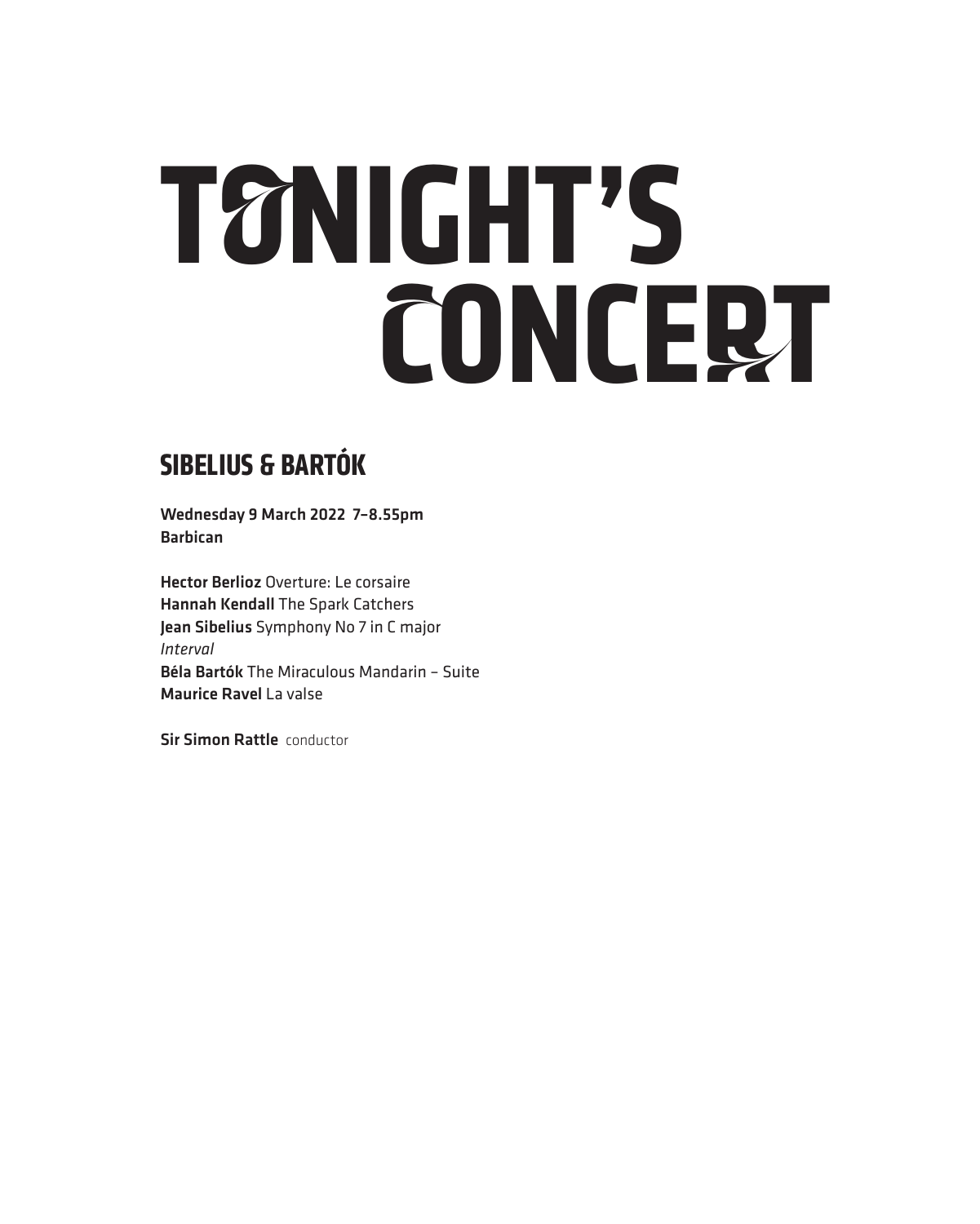### Welcome



Kathryn McDowell CBE DL LSO Managing Director

warm welcome to this evening's LSO concert conducted by Sir Simon Rattle.

Tonight's performance begins with Berlioz's overture *Le corsaire* – music evoking blue waters and pirate adventures – premiered in 1844 initially with the title *Le tour de Nice*. Hannah Kendall's dynamic 2017 work *The Spark Catchers* follows, inspired by Lemn Sissay's poem of the same name, which in turn reflects on the women employed at a match factory on the site of the Queen Elizabeth Olympic Park.

We close the first half of tonight's concert with Sibelius' Seventh Symphony, one of the

Finnish composer's final and most original works, most notable (though not solely so) for its unique single-movement structure, rather than a symphony's traditional four.

After the interval we hear music from two works initially imagined for the stage: the Suite from Bartók's pantomime ballet *The Miraculous Mandarin*, and Ravel's dazzling but unnerving *La valse*, which has subsequently been choreographed numerous times.

Later this month, the Orchestra looks forward to concerts in Bath, once again streamed to care homes across the country. We also look forward to a tour to California, including a five-day residency at the Music Academy of the West, with performances celebrating their 75th anniversary and a unique opportunity to work with the finest scholars the Academy has developed over the last three years.

I hope you enjoy tonight's concert and that you will be able to join us again soon. Tomorrow we are joined by soloist Nicole Cabell and Sir Simon Rattle for the London premiere of *Lilacs* by the distinguished American composer George Walker, alongside Dvořák's American Suite and Schumann's Symphony No 2.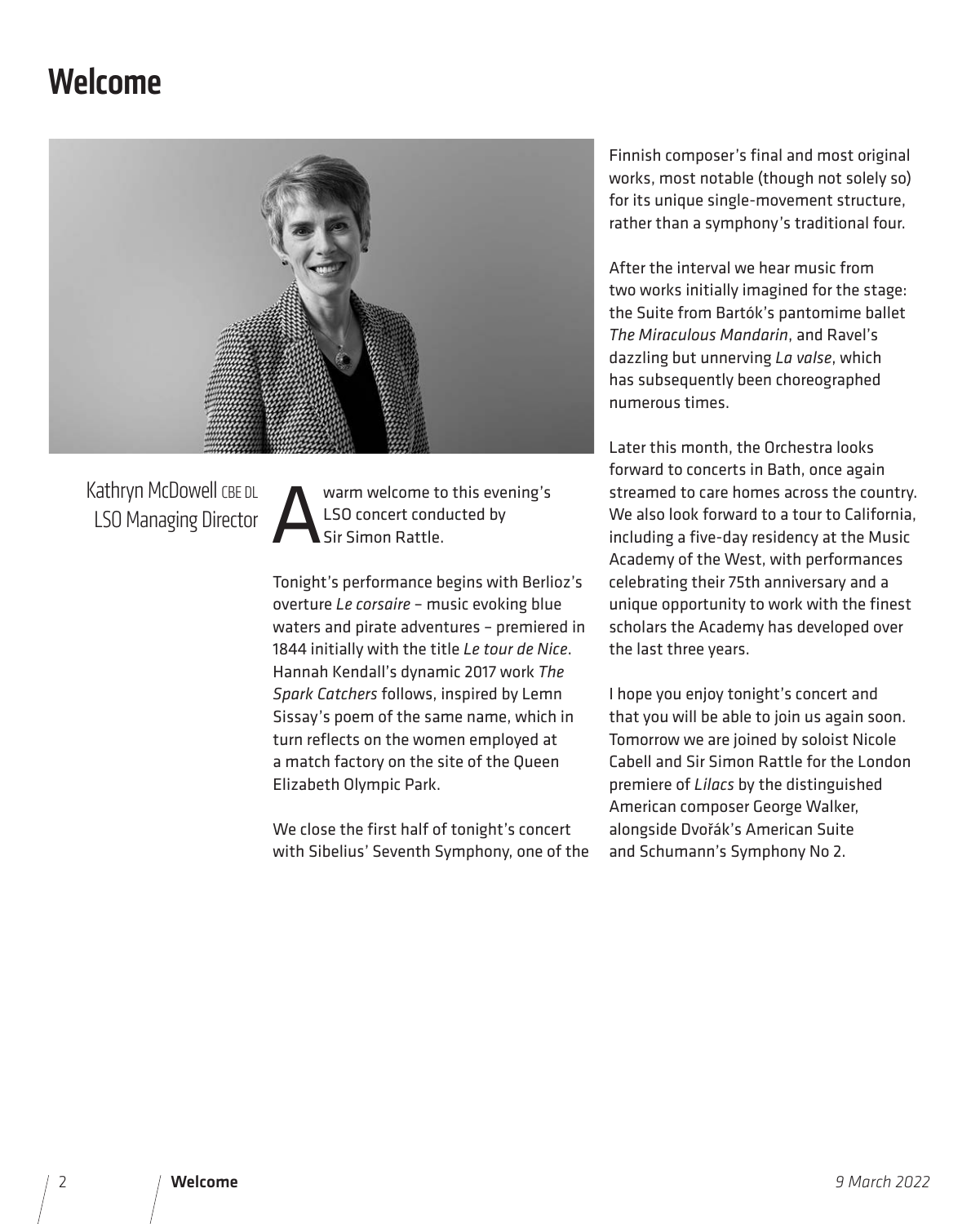# Coming Up

Thursday 10 March 7pm Barbican

### **DVOŘÁK, WALKER & SCHUMANN**

Sir Simon Rattle conducts Dvořák, George Walker and Schumann, in a concert filled with feelings that run too deep for words.

Friday 18 & 25 March 1pm & 6pm LSO St Luke's

### **BBC RADIO 3 CONCERTS SAINT-SAËNS' CIRCLE**

Uncover the chamber music of the French composer Saint-Saëns, and his friends and contemporaries, with performances from star soloists and talented ensembles. Part of a regular concert series from LSO St Luke's, in partnership with BBC Radio 3.

Thursday 31 March 10am & 2.30pm LSO St Luke's

### **PANUFNIK COMPOSERS WORKSHOPS**

In these free public workshops, witness a pivotal point in the process of writing a new three-minute orchestral piece. The LSO performs and discusses works by the latest cohort of Panufnik composers, with Colin Matthews, Christian Mason and François-Xavier Roth.

#### lso.co.uk/whats-on

### **EXPLORE THE BARBICAN WITH THE LSO & ZOME**

Explore the London Symphony Orchestra's 40 years as Resident Orchestra at the Barbican through a free digital treasure hunt around the Centre, powered by the augmented reality app ZOME. Visit Iso.co.uk/zome to find out more.





### **Contents**

### **ABOUT THE MUSIC AND COMPOSERS**

- 4 Overture: Le corsaire
- 5 Hector Berlioz
- 6 The Spark Catchers
- 7 Hannah Kendall
- 8 Symphony No 7 in C major
- 9 Iean Sibelius
- 10 The Miraculous Mandarin Suite
- 11 Béla Bartók
- 12 La valse
- 13 Maurice Ravel

### **ABOUT THE ARTISTS**

- 15 Sir Simon Rattle
- 16 The Orchestra

*Please switch off all phones. Photography and audio/ video recording are not permitted during the performance.*

Editorial Photography Ranald Mackechnie, Chris Alexander, Oliver Helbig Print John Good 024 7692 0059 Advertising Cabbells Ltd 020 3603 7937

Details in this publication were correct at time of going to press.

### **TELL US WHAT YOU THINK**

We always want to make sure you have a great experience, and appreciate your feedback. Visit lso.co.uk/survey or scan the QR code to fill out a short survey about the concert.

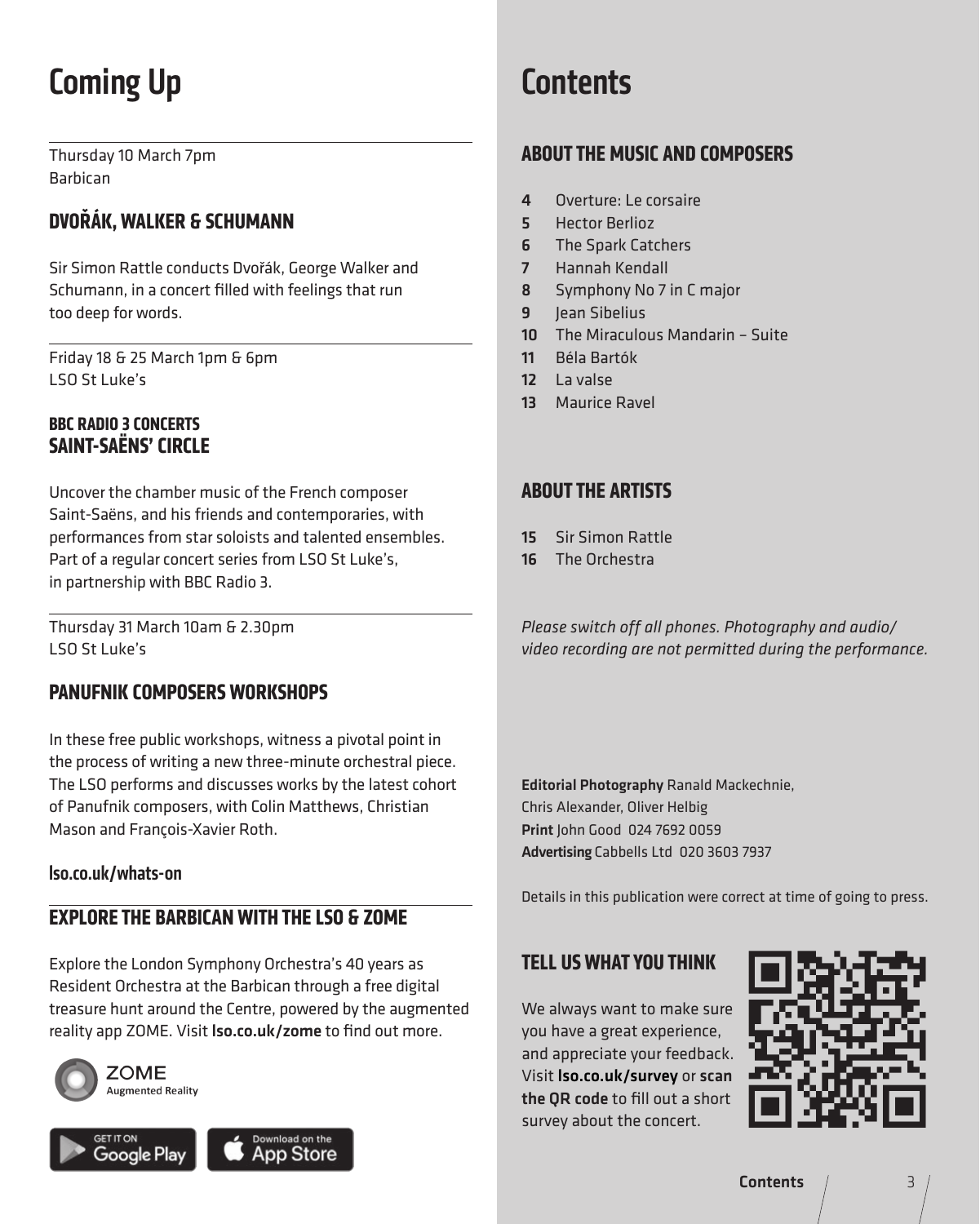### Hector Berlioz Overture: Le corsaire





Programme note by Lindsay Kemp

The overture which eventually finished<br>up with the name Le corsaire first<br>occupied Hector Berlioz in the summe<br>of 1844, when a six-week holiday in Nice to he overture which eventually finished up with the name *Le corsaire* first occupied Hector Berlioz in the summer escape various Parisian tribulations turned out to be a creative pick-me-up. There he found the tower of a ruined castle on the edge of a precipice overlooking the sea to be a congenial spot:

'In front of it is a tiny level space where I stretch myself in the sun and watch, at my ease, the approach of the distant ships; I count the fishing boats and gaze with admiration on the sparkling, gleaming tracks which (as Moore says) should lead to some happy and peaceful isle.'

Thus it was that the overture that resulted from this musing was originally entitled *Le tour de Nice*, and it was under that title that it was premiered in Paris in January 1845. Subsequently, however, Berlioz revised and renamed it; for a while it was known as

*Le corsair rouge*, linking it to James Fenimore Cooper's novel *The Red Rover*, and finally, when it was published in 1852, it became simply *Le corsaire*, this time suggesting a connection with Byron's poem.

Yet no amount of poring over those vividly Romantic literary sources can diminish the immediacy of that original inspiration, for *Le corsaire* is first and foremost a sea-piece given bracing and exhilarating extra life by excitable imaginings (perhaps inspired by Berlioz's commanding situation by the watchtower) of the dashing life of the pirate.

The piece opens with a swaggering flourish to grab the attention, but quickly subsides into a tranquil Adagio in which we can surely picture the smooth blue waters, creeping white sails and vague longings of Berlioz's cliff-top vigil. The opening music returns, however, followed by a jaunty new theme, and from here on it is the corsair's buccaneering pursuits that take over, whipping the music into successively raised levels of boisterousness and vigour.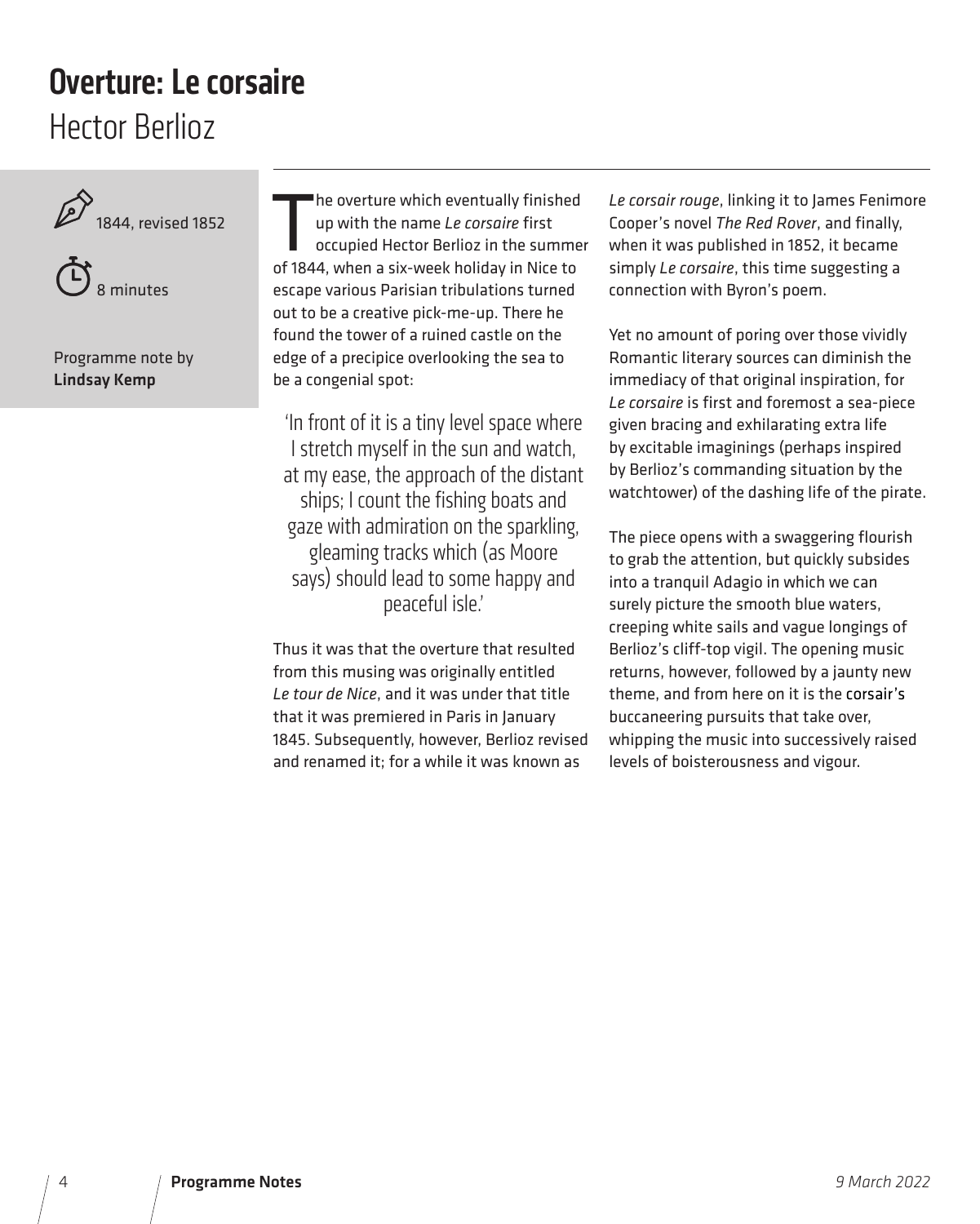### 1803 to 1869 (France) Hector Berlioz In Profile

ector Berlioz was born in south-east<br>France in 1803. At the age of 17 he was<br>sent to Paris to study medicine, but<br>after a year of medical studies, be became as France in 1803. At the age of 17 he was sent to Paris to study medicine, but after a year of medical studies, he became a pupil of the composer Jean-François Le Sueur. In 1826 he entered the Paris Conservatoire, winning the Prix de Rome four years later. Though composers Christoph Willibald Gluck and Gaspare Spontini were important early influences, it was the discovery of Ludwig van Beethoven's music in 1828 that was the decisive event in Berlioz's apprenticeship.

His first fully characteristic large-scale work, the autobiographical *Symphonie fantastique*, followed in 1830, and the next two decades saw a series of major works: *Harold in Italy* (1834), *Benvenuto Cellini* (1836), the *Grande Messe des morts* (1837), the dramatic symphony *Romeo and Juliet* (1839), the *Symphonie funèbre et triomphale* (1840) and the song-cycle *Les nuits d'été* (1841). Some were well-received, but quite early on he began to supplement his income by becoming a prolific and influential critic.

The 1840s were largely spent taking his music abroad, and establishing a reputation as one of the leading composers and conductors of the day. These years of travel produced much less music, but in 1854 the success of *L'enfance du Christ* encouraged him to embark on a project long resisted: the composition of an epic opera on the *Aeneid* which would assuage a lifelong passion and pay homage to two great idols, Virgil and Shakespeare.

Although *Béatrice et Bénédict* (1860–62) – the comic opera after Shakespeare's *Much Ado About Nothing* – came later, *The Trojans* (1856–58) was the culmination of Berlioz's career. It was also the cause of his final disillusionment – the opera was not performed until 1863, and then only in truncated form – and the reason, together with increasing ill-health, why he wrote nothing of consequence in the final six years of his life.



### **IN BRIEF**

Born 1803, La-Côte-Saint-André

Died 1869, Paris

Musical training Paris Conservatoire

#### Musical acquaintances

Felix Mendelssohn, Franz Liszt, Frédéric Chopin, Richard Wagner, Giacomo Meyerbeer

#### Best known for

*Symphonie fantastique*, *Harold in Italy*, the operas *The Trojans*, *Béatrice et Bénédict* and *Benvenuto Cellini*, the overture *Roman Carnival*, the dramatic oratorio *The Damnation of Faust*

Composer profile by David Cairns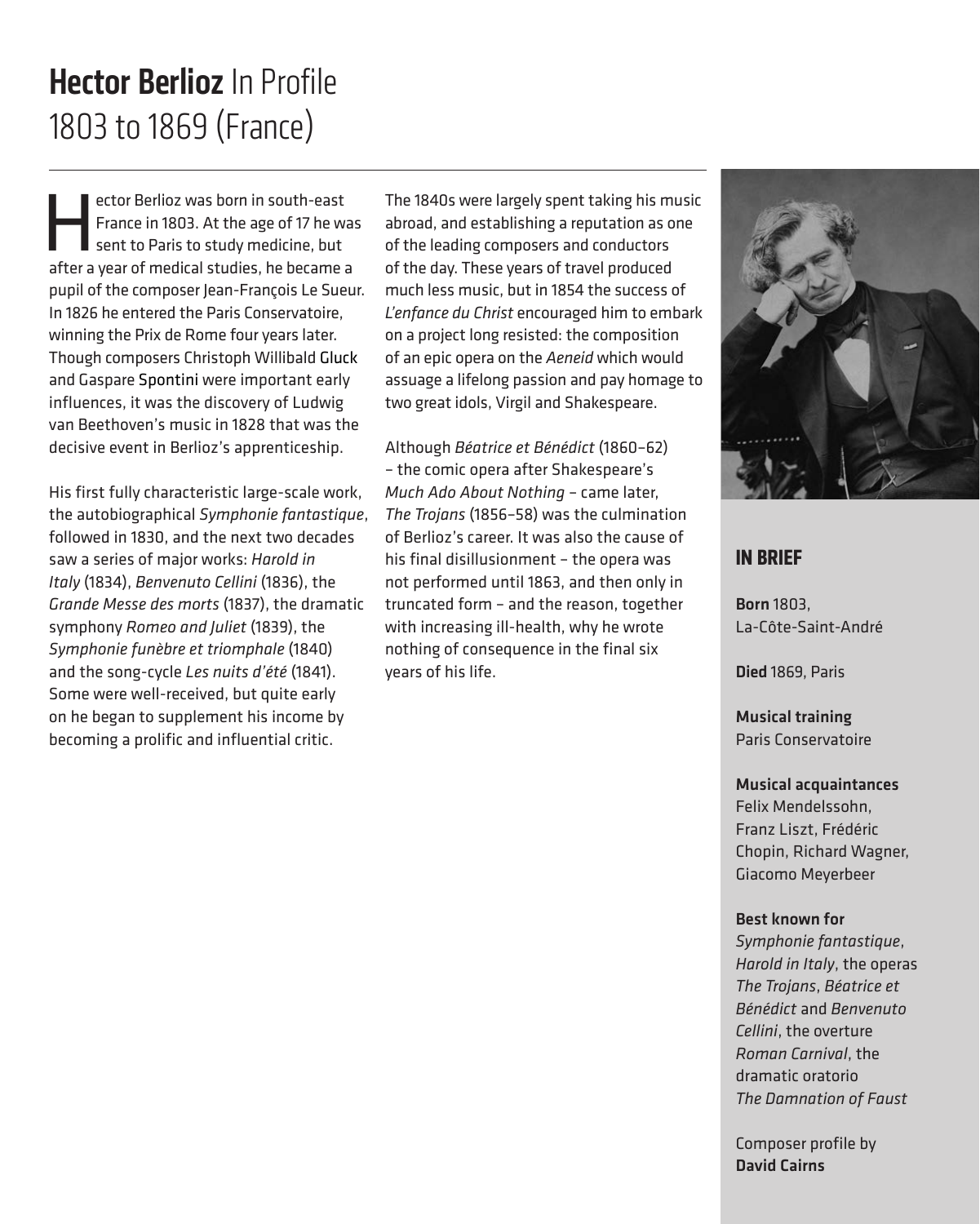### The Spark Catchers Hannah Kendall

- 1 Sparks and Strikes
- 2 Molten Madness
- 3 Beneath the Stars/ In the Silver Sheen
- 4 The Matchgirls' March





Programme note by Andrew Mellor

here the Queen Elizabeth Olympic Park now stands in London, there was once a factory owned by the match manufacturers Bryant & May. In celebration of the 2012 Olympics, Lemn Sissay wrote the poem *The Spark Catchers*. It reflects on the women who were employed to catch stray sparks – stopping them from setting the factory and its contents alight – and imagines them as athletes.

Hannah Kendall's piece of the same name was written for the 2017 BBC Proms. It does not try to recreate the poem in sound. Instead, each of its four parts are inspired by specific lines from the poem to act as structural markers.

The vigorous, displaced rhythms of 'Sparks and Strikes' set up the momentum that is carried into the darker atmosphere of 'Molten Madness', from which a soaring melody on horns and violins emerges. 'Beneath the Stars/In the Silver Sheen' is a crystalline nocturne of interweaving lines on high pitches.

'The Matchgirls' March' then takes root, a strident dance, before a final section reprises music from all four sections, exploding in sparks of its own.

Hannah Kendall explains: '*The Spark Catchers* was commissioned by the Proms in 2017 for Chineke! It was such a celebratory occasion because it was the first time that an orchestra that was majority Black and ethnically diverse was being presented at the Proms, and I had the privilege to write a piece for that occasion. I had been reading Lemn Sissay's latest collection of poetry – I'm a huge fan of his works – and *The Spark Catchers* stood out immediately. I chose four specific lines from the poem. The piece itself isn't a musical depiction of the poem, but more I've used those four lines to create the main sections of the piece.

What I really love about this piece is the dance-like quality to it, and that's certainly something that I specifically put into the work. There are certainly quite tricky rhythmical aspects to the work, which I think anyone who's played it will agree.

In my formative years I listened to garage and grime a lot – it was new music that was budding when I was a teenager. The rhythms and those bass lines creep into my work a lot and that's certainly happening in *The Spark Catchers*. There's one moment where there is a off-beat bass line, a moment that is very much about the bass line, and I think that comes from the music that I listen to that isn't necessarily classical music.'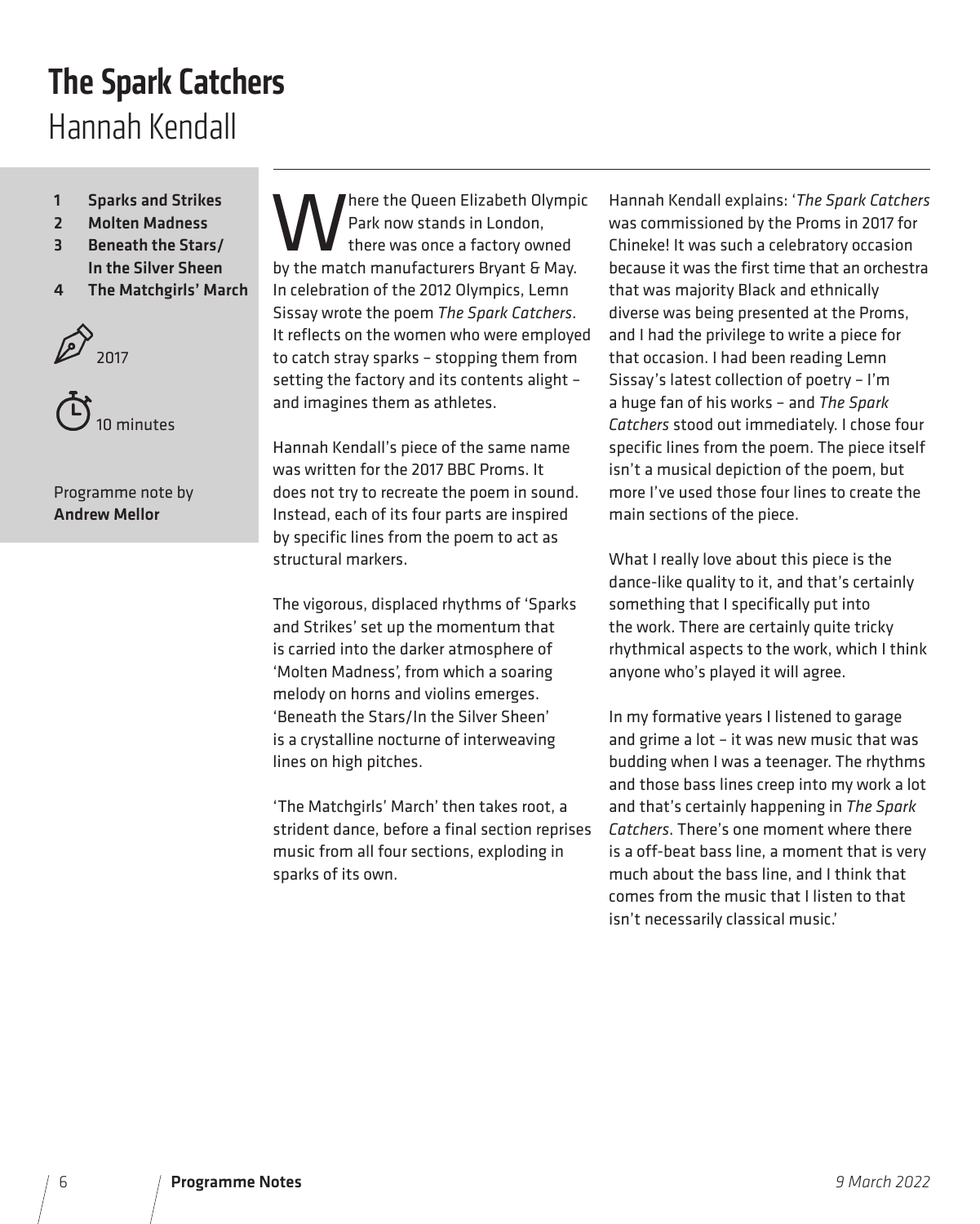## b 1984 (England) Hannah Kendall In Profile

annah Kendall is known for her<br>attentive arrangements and<br>immersive world-building; her<br>music looks beyond the boundaries of attentive arrangements and immersive world-building; her music looks beyond the boundaries of composition. Her work bridges gaps between different musical cultures, both honouring and questioning contemporary tradition while telling new stories through it. She contrasts fine detail with limitless abandon, and is renowned as a composer and storyteller who confronts our collective history with narratively driven pieces centred on bold mission statements.

Kendall's recent work has provided a meeting point for different types of music. She has achieved this by looking beyond the typical tools of composition, using auxiliary instruments that exist outside the concert hall. She integrated the spiritual *Wade in the Water* into her piece *Tuxedo: Vasco 'de' Gama*, transcribing its melody into a delicate music box, and contrasting the fragility of the instrument with the song's resounding place in history. *Tuxedo: Hot Summer No Water* (2020) for solo cello features an ACME Metropolitan whistle, placing a sonic timestamp on the piece that points to a year significantly defined by the police's presence in black communities.

Her *Tuxedo* series is named after an artwork by the American artist Jean-Michel Basquiat. His eponymous piece provides one of many graphic scores that Kendall has used as inspiration in her career. Rather than create 'representations' of these images, she uses them to spark her writing process.

Kendall's widely celebrated work includes pieces such as *Disillusioned Dreamer* (2018), praised for its 'rich inner life' by the *San Francisco Chronicle*, and *The Knife of Dawn*  (2016), a chamber opera that was critically acclaimed for its involving, claustrophobic representation of the incarceration of Guyanese political activist Martin Carter. A new production was presented at London's Royal Opera House in 2020. Her music has been performed extensively, across many platforms. She has worked with ensembles including the London, BBC, Boston and Seattle Symphony Orchestras, the Hallé, Ensemble Modern and the London Sinfonietta, and collaborated with choreographers, poets and art galleries, crossing over into different art-forms and celebrating the impact unique settings have on sound. She is currently composing an Afrofuturist opera for the experimental vocalist and movement artist Elaine Mitchener. Kendall is the recipient of the 2022 Hindemith Prize for composition.

Born in London in 1984, Kendall is currently based in New York City as a Doctoral Fellow in composition at Columbia University.



Composer profile by Robin Smith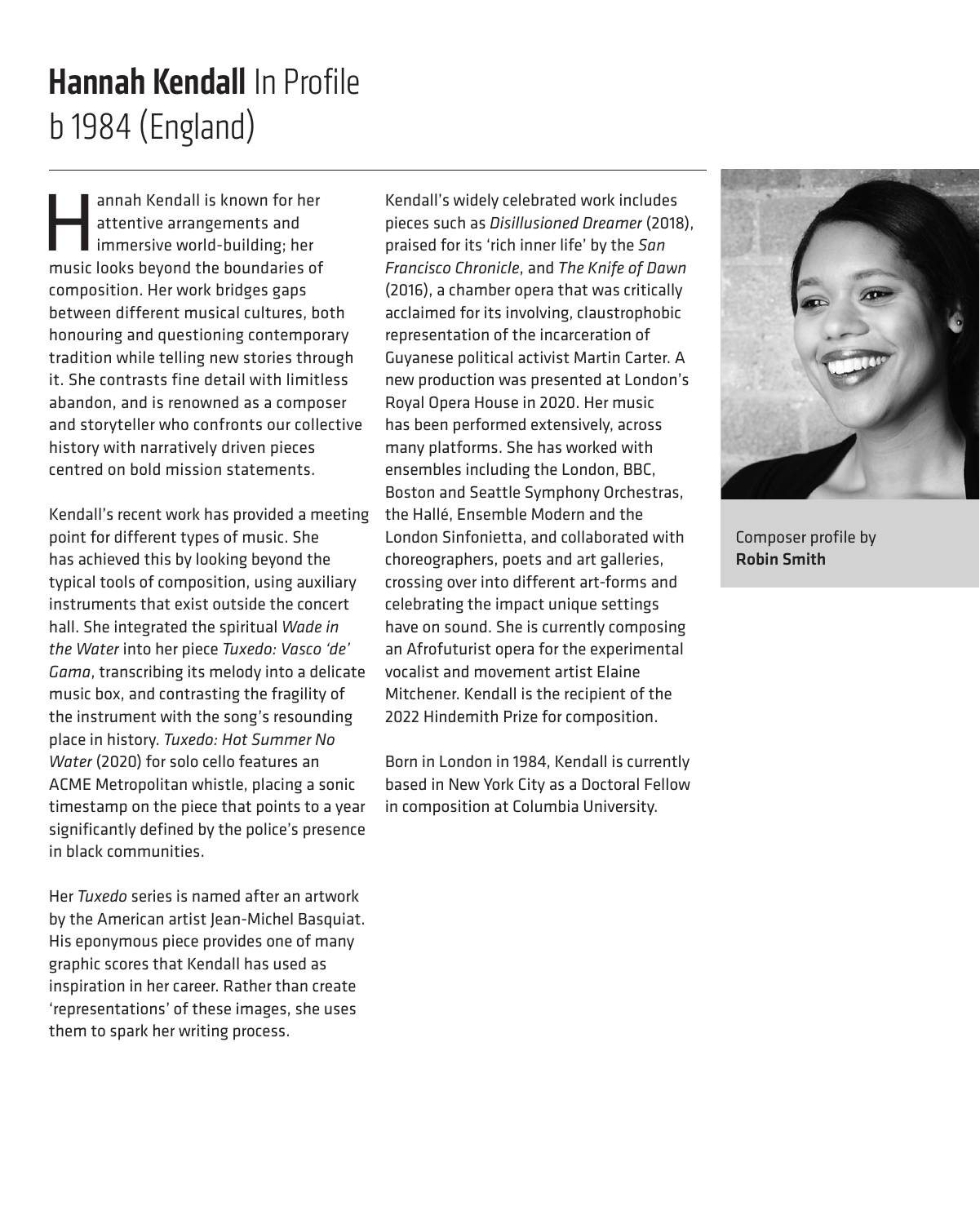### Jean Sibelius Symphony No 7 in C major Op 105

Adagio – Vivacissimo – Adagio – Allegro molto moderato – Vivace – Presto – Adagio



21 minutes

Programme note by Stephen Johnson

ounds of nature pervade Jean Sibelius' orchestral works: the calls of swans and cranes, or wind rustling through leaves and screaming through pine-tops. But Sibelius looked deeper, to the very processes of the natural world, for inspiration. Rivers fascinated him: 'I should like to compare the symphony to a river', he wrote in his diary in 1912. 'It is born from various rivulets that seek each other and in this way the river proceeds wide and powerful toward the sea.' 'But where do we get the water?', he asks. Another entry provides an answer: 'The musical thoughts – the motives, that is – are the things that must create the form and stabilise my path'.

In jottings like this, Sibelius was clearly trying to define something that he had already begun to notice in his own music. In the slow movement of his Fourth Symphony (1910–11) his 'musical thoughts' had led him to create a new kind of form – one could call it 'variations in search of a theme'. Then in the Fifth (1914–19) he arrived at a still more original idea: a moderately paced first movement which builds up momentum like a river approaching rapids, eventually boiling over into a thrilling accelerating scherzo. But it was with the Seventh Symphony (1923–24) that this process of fusing separate 'movements' into a single, organic unity was to reach its ultimate expression.

The most immediately striking feature of the Seventh Symphony – apart from its famous, noble trombone theme – is that it is in one

continuous movement. Granted, Sibelius was not the first composer to attempt a symphonic structure in one movement. There was already a magnificent example in Schoenberg's First Chamber Symphony (1906). In the Schoenberg, however, it is easy to pick out sections that resemble the traditional four movements of a symphony. Sibelius' Seventh follows a different, much more river-like course. The speed and the character of the music change frequently, but the different sections (if 'sections' is the right word) are so skilfully dovetailed that it is virtually impossible to say where one begins and another ends.

Arriving at this radical new kind of symphonic structure was a struggle. And when Sibelius had finished it, he was suddenly overcome with doubt: had he gone too far this time – was this really a 'symphony' at all? When the work first appeared in 1924, Sibelius cautiously gave it another title, *Fantasia Sinfonica*. But the work's success gave him courage, and he was soon referring to it as 'the Seventh Symphony'.

The Symphony's originality becomes obvious as soon as one tries to describe its form. At the very beginning, after the expectant rising string scale that starts the process, the woodwind, horn and string phrases initially seem to be moving at slightly different speeds – like objects born along on the different currents and eddies of a great river. After the trombone theme makes its climactic appearance, the initial Adagio gradually mutates into a rapid, scherzo-like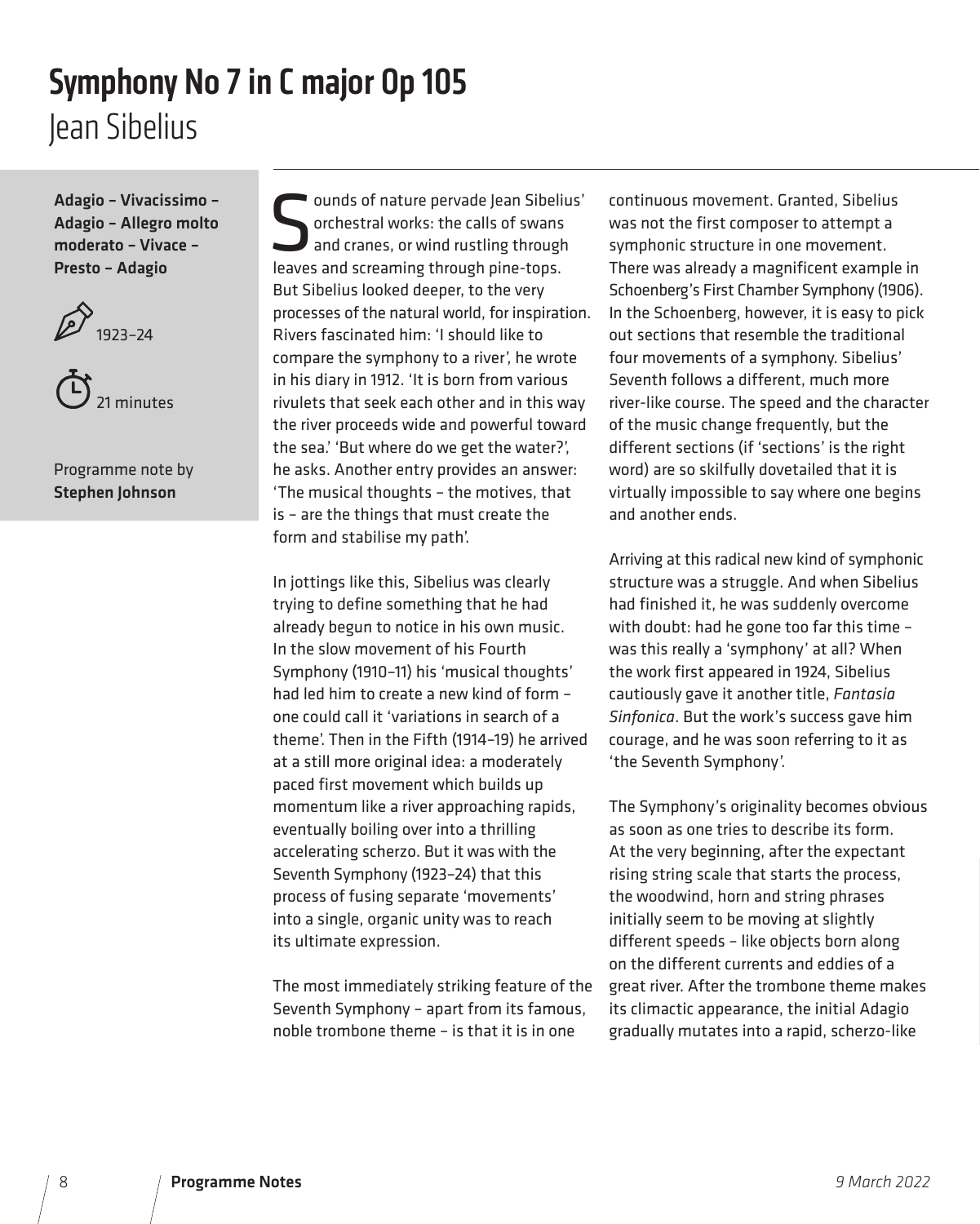### Jean Sibelius In Profile 1865 to 1957 (Finland)

Vivacissimo. But then the dancing string figures begin to move more smoothly, and the trombone theme is heard again, now in the minor. The strings still seem to be moving quite fast, but the trombone theme retains its original monumental grandeur; to borrow an image from Sibelius' sketchbook, it is like seeing the moon through swirling storm clouds.

After this moment of vision, the music surges on into an Allegro molto moderato. This seems steady enough for a while, but then comes a pause, and a sudden gear change (the only one in the entire Symphony), leading to a long Presto, and a crescendo (getting louder) powered by driving string figures and the rising scale that began the Symphony (now on horns). Through these the trombone theme returns in full, this time in the original sunlit C major. There is an elemental climax, then the clouds vanish and high strings initiate a slow, chorale-like winding down. A brief reminiscence of the trombone theme leads to a moment of hush (woodwind and strings), before the music settles firmly in C major for the rock-like final cadence.

### **INTERVAL** 20 minutes

Enjoying the concert? Let us know.

@londonsymphony

s a young boy, Jean Sibelius made<br>rapid progress as a violinist and<br>bis law studies at Helsinki University rapid progress as a violinist and composer. In 1886, he abandoned his law studies at Helsinki University, enrolling at the Helsinki Conservatory and later taking lessons in Berlin and Vienna. The young composer drew inspiration from the Finnish ancient epic, the *Kalevala*, a rich source of Finnish cultural identity. These sagas of the remote Karelia region greatly appealed to Sibelius, especially those concerned with the dashing youth Lemminkäinen and the bleak landscape of Tuonela, the kingdom of the dead. The *Kalevala* provided the literary background for his early tone poems, beginning with the mighty choral symphony *Kullervo* in 1892.

The Finns swiftly adopted Sibelius and his works as symbols of national pride, particularly following the premiere of the overtly patriotic *Finlandia* – composed a few months after Finland's legislative rights had been taken away by Russia – in 1900. The public in Finland recognised the idealistic young composer as a champion of national freedom.

'Well, we shall see now what the new century brings with it for Finland and us Finns.' Jean Sibelius, New Year's Day 1900

Although Sibelius lived to the age of 91, he effectively abandoned composition in his sixties. Heavy drinking, illness, relentless self-criticism and financial problems were among the conditions that led to his early retirement. He was, however, honoured as a great Finnish hero long after he ceased composing. His principal orchestral works remain an essential part of the repertoire.



#### **IN BRIEF**

Born 1865, Hämeenlinna

Died 1957, Ainola, Järvenpäa

Musical training Helsinki Conservatory (now the Sibelius Academy)

Musical acquaintances Ferruccio Busoni, Gustav Mahler, Claude Debussy, Richard Strauss

Best known for Seven symphonies, tone-poems including *En Saga*, *The Swan of Tuonela*, *Tapiola* and *Lemminkäinen's Return*, Violin Concerto, songs

Composer profile by Andrew Stewart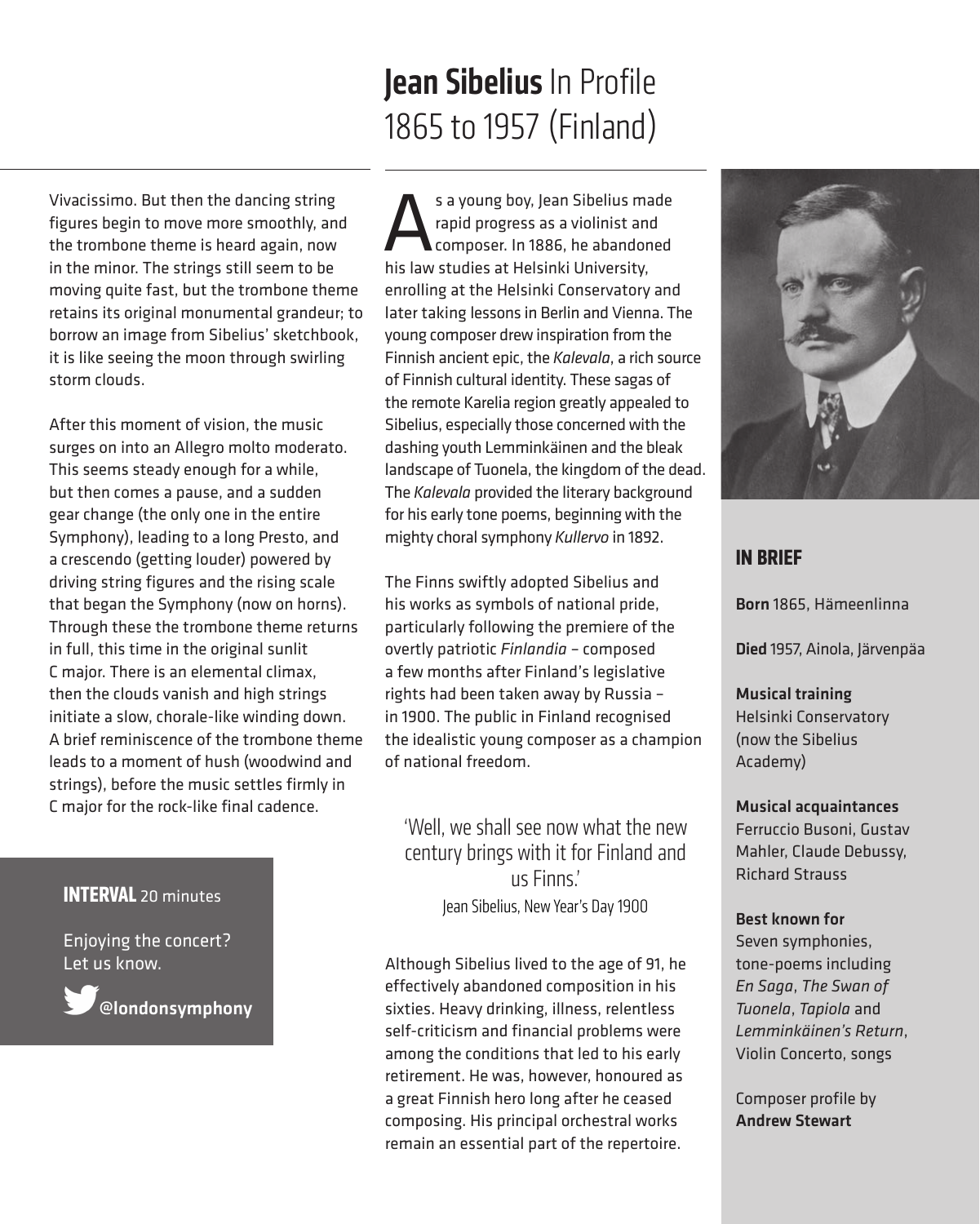### The Miraculous Mandarin – Suite Béla Bartók

- 1 Introduction (street noises); the commands of the hoodlums directed to the girl
- 2 The girl's first inviting gestures, in response to which the old gentleman appears, who gets thrown out in the end by the hoodlums
- 3 The girl's second inviting gestures, upon which appears the young lad, who is also thrown out
- 4 The girl's third inviting gestures; the Mandarin appears
- 5 The girl's seductive dance before the Mandarin
- 6 The Mandarin catches up with the girl after an ever wilder chase





Programme note by Jan Smaczny

Ela Bartók's last work for the stage<br>
originated in a 'grotesque pantomine<br>
by the Hungarian playwright Menyh<br>
(Melchior) Lengyel (1890-1974) which be originated in a 'grotesque pantomime' by the Hungarian playwright Menyhért (Melchior) Lengyel (1890–1974) which he came across in 1917. This story of prostitution and violence was as remote from the fairy-tale world of his second stage work, *The Wooden Prince*, as the graphic action of that ballet had been from the dark intensity of his only opera, *Duke Bluebeard's Castle*. A clear connection between the three works, however, is the composer's close attention to orchestral sonority; although Bartók completed the piano score of *The Miraculous Mandarin* by the spring of 1919, the orchestration was not finished until the autumn of 1924.

Bartók's music plots the course of Lengyel's bizarre, expressionistic tale in compelling detail and from its premiere in Cologne in 1926 a whiff of scandal shadowed the work – a staging in Budapest planned to honour Bartók's 50th birthday in 1931 did not survive the dress rehearsal. The presentation of the story is far from conventionally balletic. Indeed, the action of the Mandarin is propelled as much by mime as by dance. Nevertheless, Bartók's control of the dramatic structure is superbly assured.

The opening of the work evokes the sounds of the city outside the tawdry room in which the action takes place. Three hoodlums force a girl to lure men from the street whom they intend to beat up and rob. There are three victims lured by the girl, depicted in

sinuous clarinet solos: a penniless roué, an attractive young man and finally a strange Mandarin with an intense stare. He pursues and captures the girl at which point the robbers emerge. The last part of the ballet moves from the brutally physical to the eerily metaphysical. Despite the hoodlums' attempts to smother and stab the Mandarin, he refuses to expire. After they hang him, he begins to glow with a greenish-blue light; the girl accepts his embrace and at last his wounds begin to bleed and he dies.

The musical style of the work is perceptibly harder edged than in the composer's earlier stage works and the expression more succinct. Moments of stillness alternate with frantic activity in a score which has more than a hint of Igor Stravinsky's *The Rite of Spring*. As contemporary reactions showed, the accompaniment to this bizarre scenario is appallingly vivid, but it makes for compulsive listening.

Bartók prepared a concert version of the ballet almost as soon as its was completed; he intended it to be based on the scenes up to and including the Mandarin catching the girl. Rather than calling it a Suite, which would imply a conventional collection of dances, he preferred the title 'Music from *The Miraculous Mandarin*'.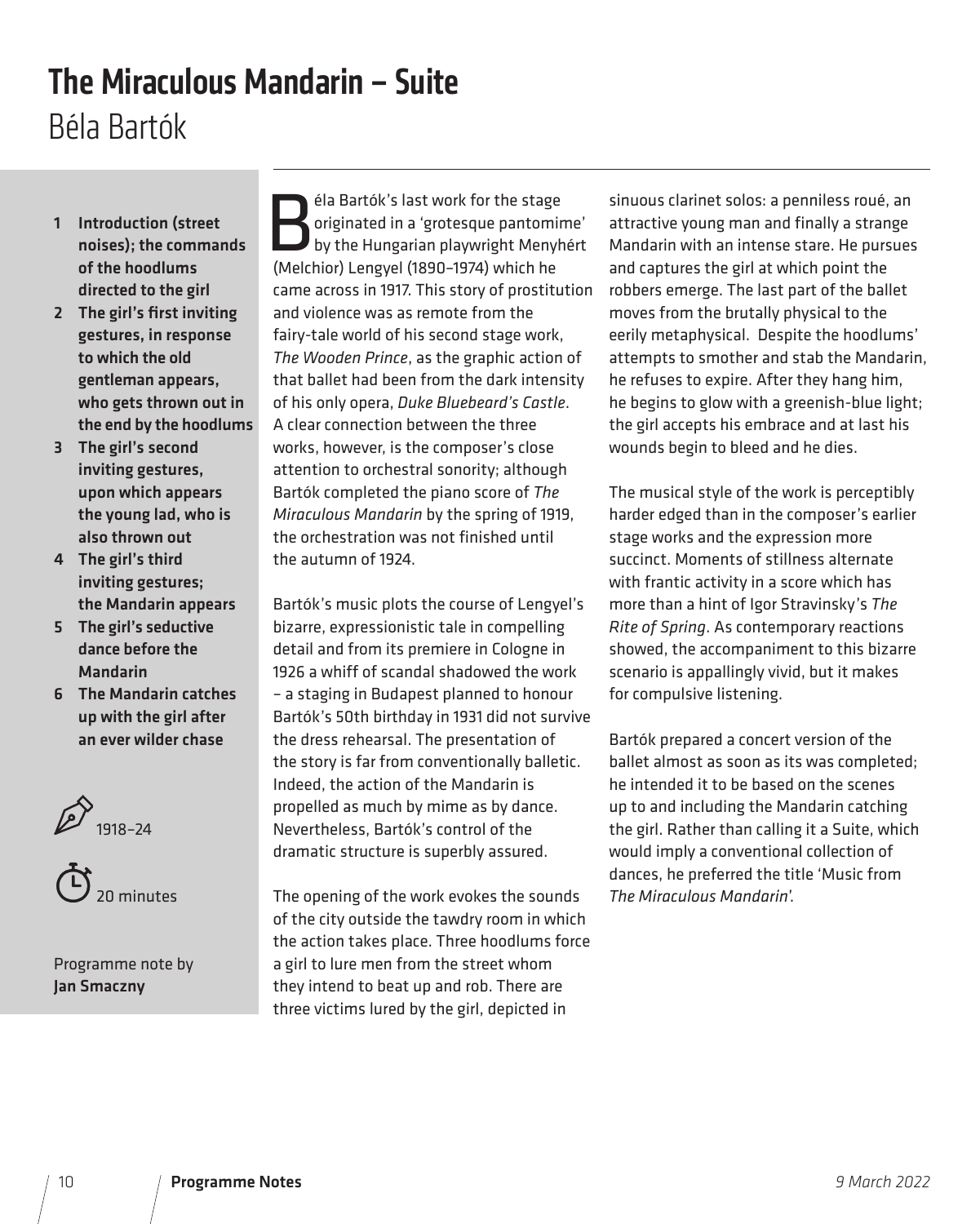### Béla Bartók In Profile 1881 (Hungary) to 1945 (United States)

**Born in 1881 in Hungary, Béla Bartók**<br>Born piano lessons with his mother<br>at the age of five. He studied piano<br>Composition at the Poyal Academy of Mu began piano lessons with his mother at the age of five. He studied piano and composition at the Royal Academy of Music in Budapest, where he created a number of works that echoed the styles of Brahms and Richard Strauss.

After graduating he discovered Austro-Hungarian and Slavic folk music. He travelled extensively with his friend Zoltán Kodály and recorded countless ethnic songs and dances, which began to influence his own compositions. Kodály also introduced him to the works of Debussy in 1907, the year in which Bartók became Professor of Piano at the Budapest Conservatory.

Bartók established his mature style with such scores as the ballet *The Miraculous Mandarin* and his opera *Duke Bluebeard's Castle*. He revived his career as a concert

pianist in 1927 when he gave the premiere of his First Piano Concerto in Mannheim. Bartók detested the rise of fascism and in October 1940 he quit Budapest and travelled to the US. At first, he concentrated on ethno-musicological researches, but eventually returned to composition and created a significant group of 'American' works, including the Concerto for Orchestra and his Third Piano Concerto. He died of leukaemia in New York City in 1945.

His character was distinguished by a firm, almost stubborn refusal to compromise or be diverted from his musical instincts by money or position. Throughout his working life, Bartók collected, transcribed and annotated the folk songs of many countries, a commitment that brought little financial return or recognition but one which he regarded as his most important contribution to music.



#### **IN BRIEF**

Born 1881, Nagyszentmiklós, formerly in Hungary, now in Romania

Died 1945, New York City

Musical training Royal Academy of Music, Budapest

#### Musical acquaintances

Zoltán Kodály, Fritz Reiner, Georg Solti, Joseph Szigeti, Serge Koussevitzky

#### Best known for

Six string quartets, the ballet *The Miraculous Mandarin*, the opera *Duke Bluebeard's Castle*, Concerto for Orchestra, Music for Strings, Percussion and Celeste

Composer profile by Andrew Stewart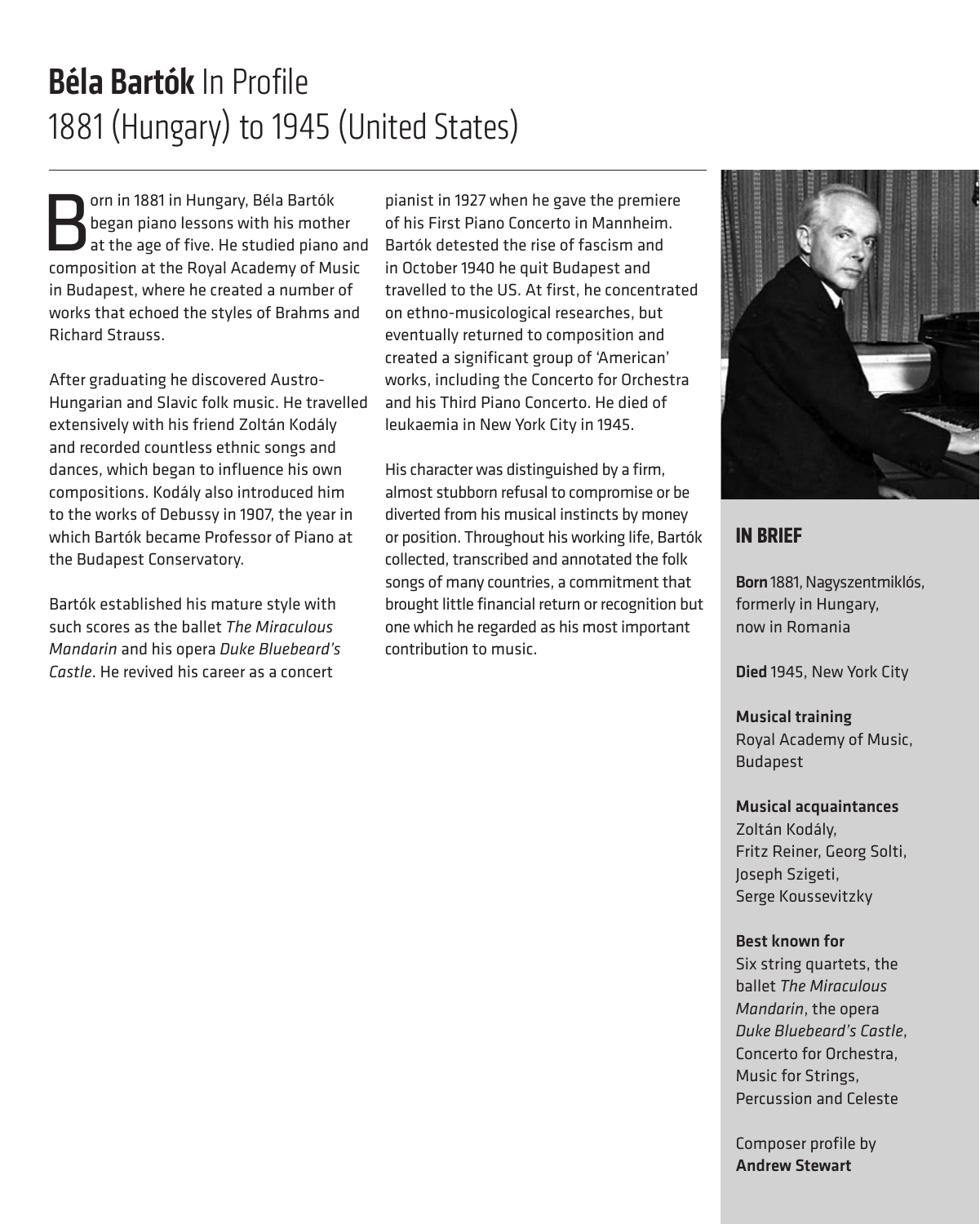### Maurice Ravel La valse





Programme note by Jeremy Thurlow

he idea of celebrating the giddy<br>glamour of the Viennese waltz had<br>been in Maurice Ravel's mind for a<br>long time. The elegance and hedonism of he idea of celebrating the giddy glamour of the Viennese waltz had been in Maurice Ravel's mind for a this dance was tinged with a hint of danger – the heroines of countless novels are swept off their feet in the waltz's powerfully seductive rhythms, and not always by the most honourable of gentlemen.

Work in 1914 on this piece, *La valse*, was almost immediately interrupted by the outbreak of war and not resumed until it had ended. No doubt the shattering experience of the war years, in which Ravel lost his beloved mother as well as countless friends and colleagues, caused the music to emerge differently when he returned to it towards the end of 1919. In fact, the underlying idea went back much further even than 1914. In 1906 Ravel had written to a friend, 'you know my intense feeling for [the waltz's] marvellous rhythms', shortly before planning a new orchestral work to be called *Vienne* (and later *Wien*, the final title only appearing in 1920).

Earlier still, in 1905, Ravel had attended a grand ball at the Opera with a group of friends. Roger Nichols cites a fascinating diary entry from one of these friends, Ricardo Viñes, thinking back on that memorable evening:

'As always when I see young beautiful women, lights, music and all this activity, I thought of death, of the ephemeral nature of everything, I imagined balls from past generations who are now nothing but dust, as will be all the masks I saw, and in a short while!'

Perhaps these thoughts made an impression on the composer; they seem to offer an uncannily apt reading of the dazzling and unnerving work that Ravel was to complete some 15 years later.

The music begins mysteriously, with dancing couples glimpsed through swirling clouds. Impressionist delicacy gradually turns to sumptuousness as the full glory of the crowded ballroom is revealed. About halfway through the music dies down and seems to begin again, tracing a similar course as dancers gradually emerge to form a brilliant circling throng. But this time their unstoppable rhythms become increasingly menacing, and towards the end the dance seems to spiral out of control, tearing itself to pieces. Ravel imagined the piece would be staged as a ballet with the Ballets Russes, but Diaghilev refused to take it up. *La valse*  has been choreographed numerous times since, but like *Daphnis and Chloé*, Debussy's *Jeux* and many of Stravinsky's ballets, it has particularly flourished in the concert hall.

'Through whirling clouds, waltzing couples may be faintly distinguished. The clouds gradually scatter: one sees an immense hall peopled with a whirling crowd. The scene is gradually illuminated. The light of the chandeliers bursts forth.' (Ravel's preface to the score)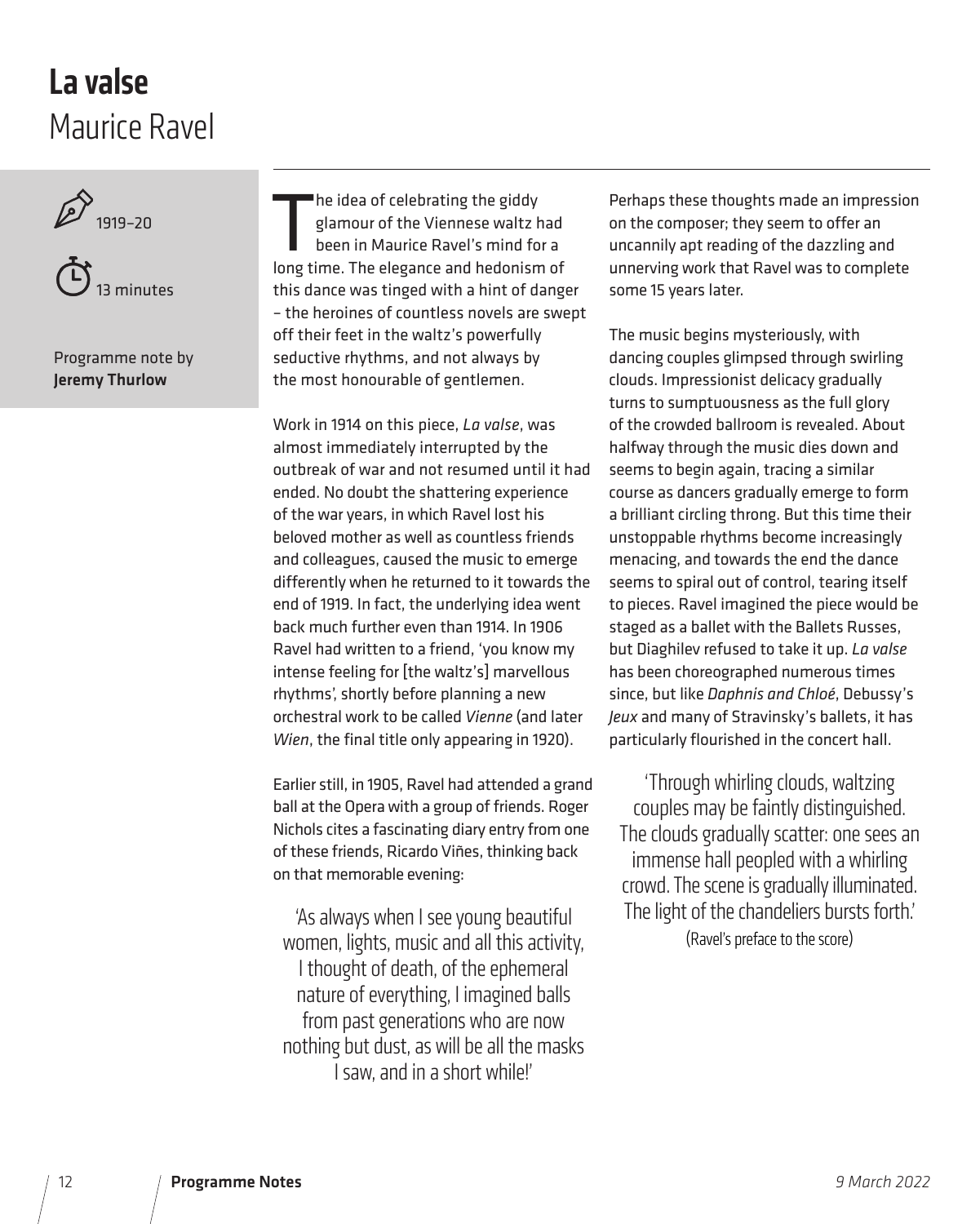### 1875 to 1937 (France) Maurice Ravel In Profile

Ithough born in a rural Basque village,<br>Maurice Ravel was raised in Paris and<br>student at the Conservators in 1889, When Maurice Ravel was raised in Paris and was accepted as a preparatory piano student at the Conservatoire in 1889. When a full-time student, Ravel was introduced (in 1893) to Emmanuel Chabrier, who he regarded as 'the most profoundly personal, the most French of our composers'. Around this time Ravel also met and was influenced by Erik Satie. In the decade following his graduation in 1895, Ravel scored a notable hit with the *Pavane pour une infante défunte*  for piano (later orchestrated). Even so his works were rejected several times by the backward-looking judges of the Prix de Rome competition for not satisfying the demands of academic counterpoint. In the early years of the 20th century he completed many outstanding works, including the evocative *Miroirs* for piano, the String Quartet and his first opera, *L'heure espagnole*.

In 1909 Ravel was invited to write a largescale work for Serge Diaghilev's Ballets Russes, and he completed the score to *Daphnis and Chloé* three years later. At this time, he also met Igor Stravinsky and first heard the Expressionist works of Arnold Schoenberg. During World War I, he enlisted with the motor transport corps. He was invalided out in late 1916 shortly before the death of his mother, and returned to composition slowly from 1917, completing the piano suite *Le tombeau de Couperin*  and the ballet *La valse* and beginning work on his second opera, *L'enfant et les sortilèges*.

Ravel's late works include the Concerto in G and Concerto for the Left Hand for piano, the Violin Sonata and the ballet/orchestral work *Boléro*. From 1932 until his death in 1937, he suffered from the progressive effects of Pick's Disease and was unable to compose.

His emotional expression is most powerful in his imaginative interpretations of the unaffected worlds of childhood and animals, and of exotic tales. Spain also influenced the composer's creative personality through his mother's Basque inheritance, together with his liking for the formal elegance of 18th-century French art and music.



### **IN BRIEF**

Born 1875, Ciboure

Died 1937, Paris

Musical training Paris Conservatoire

Musical acquaintances Gabriel Fauré, Claude Debussy, Manuel de Falla, Erik Satie, Igor Stravinsky

#### Best known for

Ballets and orchestral works including *Rapsodie espagnole*, *Daphnis and Chloé* and *La valse*, the operas *L'heure espagnole* and *L'enfant et les sortilèges*, String Quartet, Piano Trio, many songs and piano pieces

Composer profile by Andrew Stewart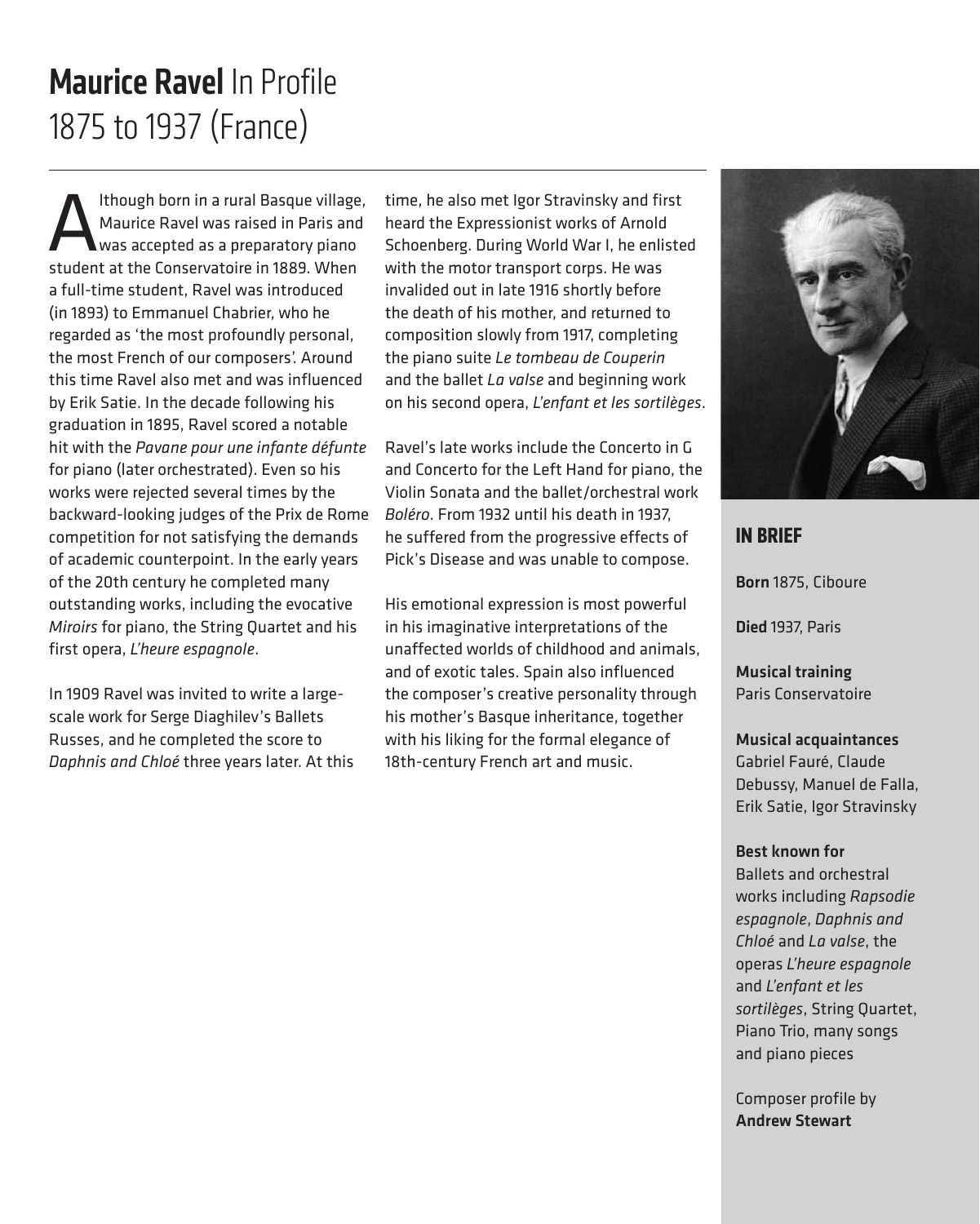### **2022 SEASON HIGHLIGHTS**

STRAVINSKY THE FIREBIRD plus Ravel, Dani Howard & Qigang Chen with Xian Zhang & Peter Moore *Sunday 24 April*

WEILL THE SEVEN DEADLY SINS

with Sir Simon Rattle, Magdalena Kožená, Andrew Staples, Alessandro Fisher, Ross Ramgobin & Florian Boesch *Thursday 28 April Half Six Fix Wednesday 27 April*

SIBELIUS SECOND SYMPHONY with Dima Slobodeniouk & Baiba Skride *Sunday 8 May*

VIVALDI, PUCCINI & DE SABATA plus Respighi & Dallapiccola with Sir Antonio Pappano *Thursday 2 & Sunday 5 June*

lso.co.uk/january-july2022

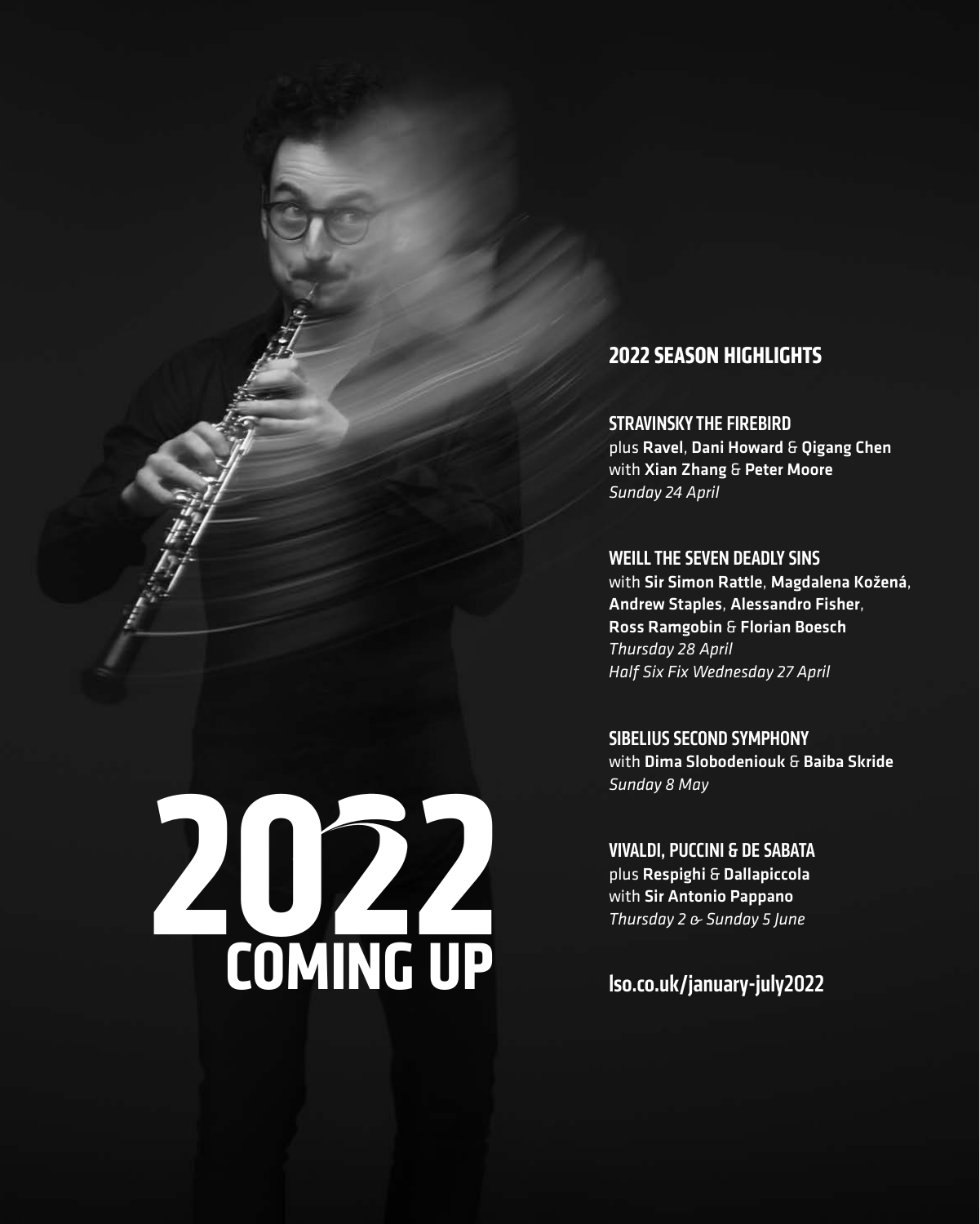### LSO Music Director Sir Simon Rattle



#### **ON STAGE WITH THE LSO**

Thursday 10 March 7pm, Barbican

### **DVOŘÁK, WALKER & SCHUMANN**

Wednesday 27 April 6.30pm, Barbican

### **HALF SIX FIX: THE SEVEN DEADLY SINS**

Thursday 28 April 7pm, Barbican

#### **KURT WEILL**

From 1980 to 1998, Sir Simon Rattle was<br>Principal Conductor and Artistic Adviser<br>of the City of Birmingham Symphony<br>Orchestra and was appointed Music Director rom 1980 to 1998, Sir Simon Rattle was Principal Conductor and Artistic Adviser of the City of Birmingham Symphony in 1990. In 2002 he took up the position of Artistic Director and Chief Conductor of the Berlin Philharmonic, where he remained until the end of the 2017/18 season. Sir Simon took up the position of Music Director of the London Symphony Orchestra in September 2017 and will remain there until the 2023/24 season, when he will take the title of Conductor Emeritus. From the 2023/24 season Sir Simon will take up the position of Chief Conductor of the Symphonieorchester des Bayerischen Rundfunks in Munich. He is a Principal Artist of the Orchestra of the Age of Enlightenment and Founding Patron of Birmingham Contemporary Music Group.

Sir Simon has made over 70 recordings for EMI (now Warner Classics) and has received numerous prestigious international awards for his recordings on various labels. Releases on EMI include Stravinsky's *Symphony of Psalms* (which received the 2009 Grammy Award for Best Choral Performance), Berlioz's *Symphonie fantastique*, Ravel's *L'enfant et les sortilèges*, Tchaikovsky's *The Nutcracker* Suite, Mahler's Symphony No 2 and Stravinsky's *The Rite of Spring*.

From 2014 Sir Simon continued to build his recording portfolio with the Berlin Philharmonic's new in-house label, Berliner Philharmoniker Recordings, which led to recordings of the Beethoven, Schumann and Sibelius symphony cycles. Sir Simon's most recent recordings include Rachmaninoff's Symphony No 2, Beethoven's *Christ on the Mount of Olives* and Ravel, Dutilleux and Delage on Blu-Ray and DVD with LSO Live.

Music education is of supreme importance to Sir Simon, and his partnership with the Berlin Philharmonic broke new ground with the education programme Zukunft@Bphil, earning him the Comenius Prize, the Schiller Special Prize from the city of Mannheim, the Golden Camera and the Urania Medal. He and the Berlin Philharmonic were also appointed International UNICEF Ambassadors in 2004 – the first time this honour has been conferred on an artistic ensemble.

Sir Simon has also been awarded several prestigious personal honours which include a knighthood in 1994, and becoming a member of the Order of Merit from Her Majesty The Queen in 2014. Most recently, he was bestowed the Order of Merit in Berlin in 2018. In 2019, Sir Simon was given the Freedom of the City of London.